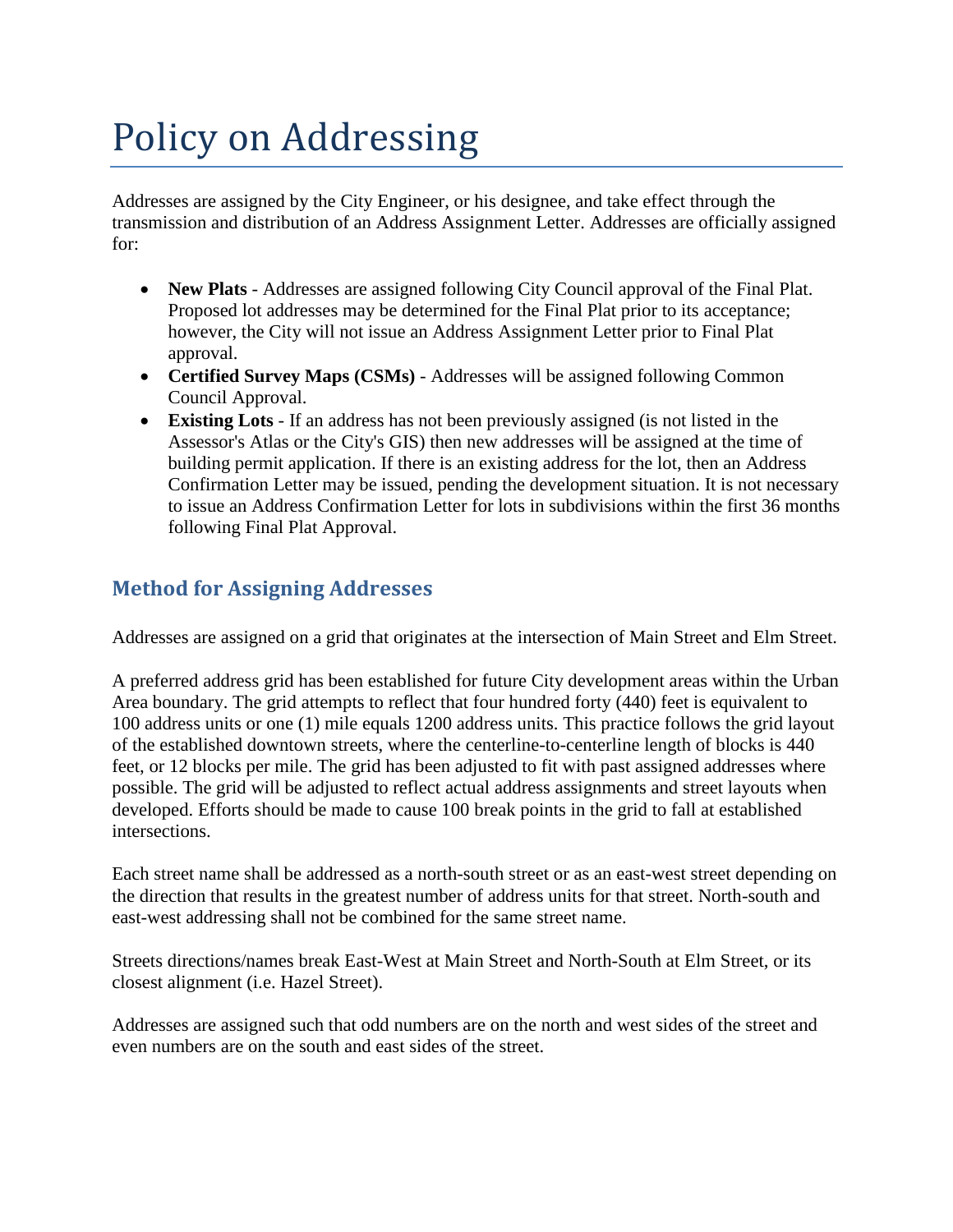Addresses are assigned to the street where the principal building entrance faces. Note: that driveway locations and curb openings do not determine address assignments.

## **Addresses for Undeveloped Lots**

Addresses for undeveloped lots (CSMs and Final Plats):

- Addresses for undeveloped lots shall be assigned for where the center of the lot falls on the addressing grid.
- Two addresses will be assigned for corner lots when the Final Plat or CSM is approved. The permanent building address shall be selected from the assigned options at the time of building permit application when the direction of the principal entrance faces is determined.

One address number is to be assigned per single-family dwelling unit. Single-family dwelling units are defined as: single-family homes, and the individual, side-by-side elements of multiplexes, town houses and twin-homes with individual principal entrances.

One address number is to be assigned for each occupied building of a multiple family dwelling complex, where multiple residences share a common principal entrance. Occupied buildings include residences and managerial office space, if separate.

For business and commercial establishments, one address number is to be assigned for each principal building entrance.

- Multiple businesses using the same principal entrance shall share the same address and be designated as Suite #1, #2 #3. Lettered (A, B, or C) suites shall not be used; these designators are reserved for the extension of primary building addresses.
- Large commercial establishments may have more than one principal entrance (such as office space and plant space) and may be assigned multiple addresses for separate entrances at the approval of the City Engineer.

## **Use of "½," or "A/B" Designators**

If the unit to be numbered is on a second story (above or below) and is accessed by its own separate entrance, then it shall receive the same number as the primary address followed by "1/2."

When multiple buildings are addressed on the same lot such that one building obscures another, then the lot shall have one primary address number (##) and each building shall be followed by a letter extension (##A, ##B, ##C). Building "##A" shall be either the primary building, or that which is closest to the street. The addition of a second building on a lot shall cause the first building to be re-addressed with either an "A" or "B" extension. The addition of subsequent buildings shall follow with the next available letter.